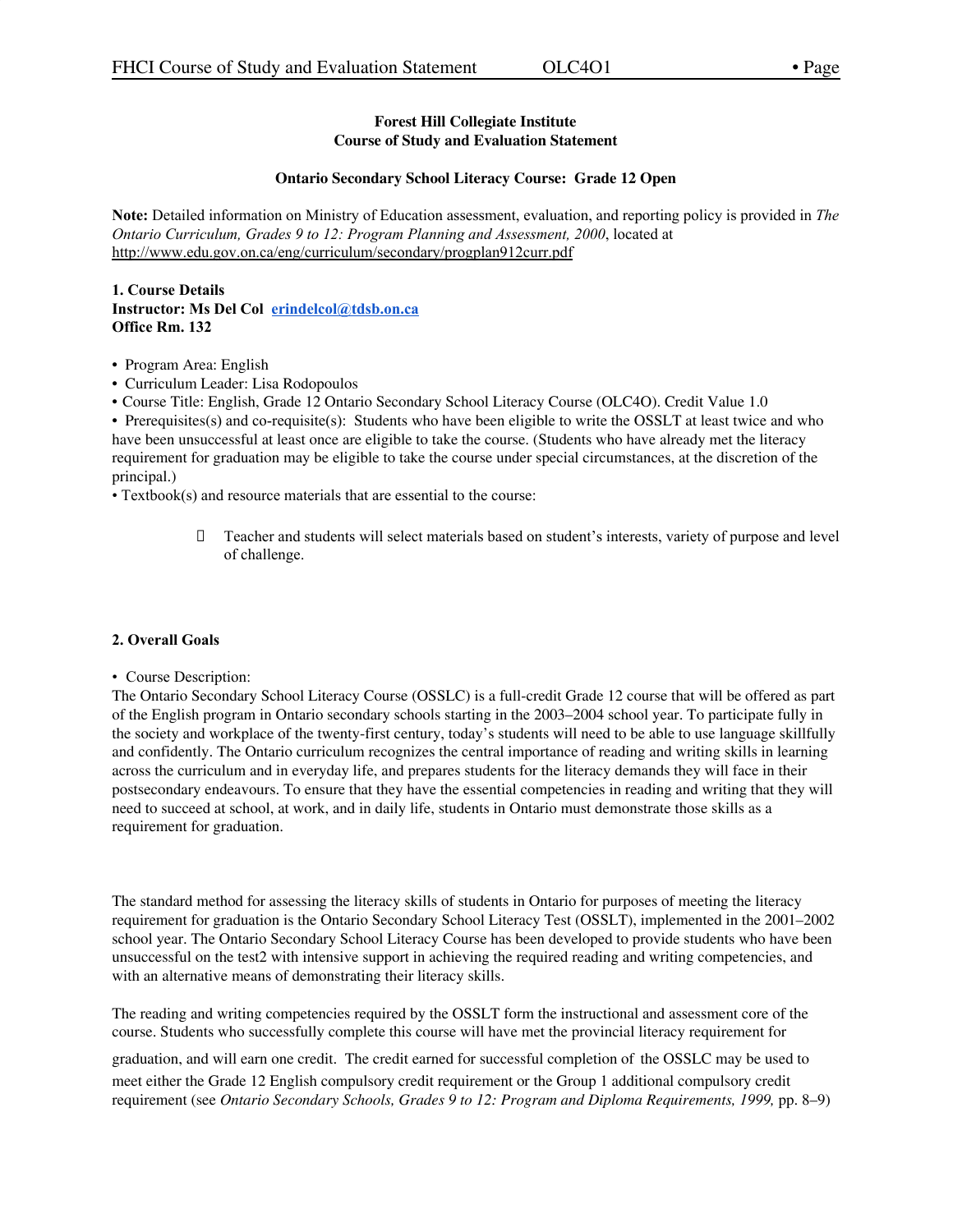### **• Overall Expectations in Building Reading Skills:**

1. Demonstrate the ability to read and respond to a variety of texts;

2. Demonstrate understanding of the organizational structure and features of a variety of informational, narrative, and graphic texts, including information paragraphs, opinion pieces, textbooks, newspaper reports and magazine stories, and short fiction;

3. Demonstrate understanding of the content and meaning of informational, narrative, and graphic texts that

they have read using a variety of reading strategies;

4. Use a variety of strategies to understand unfamiliar and specialized words and expressions in informational,

narrative, and graphic texts.

### **• Overall Expectations in Building Writing Skills:**

1. Demonstrate the ability to use the writing process by generating and organizing ideas and producing first drafts, revised drafts, and final polished pieces to complete a variety of writing tasks;

2. Use knowledge of writing forms, and of the connections between form, audience, and purpose, to write summaries, information paragraphs, opinion pieces (i.e., series of paragraphs expressing an opinion), news reports, and personal reflections, incorporating graphic elements where necessary and appropriate.

#### **• Overall Expectations in Understanding and Assessing Growth in Literacy:**

- 1. Demonstrate understanding of the importance of communication skills in their everyday lives at school, at work, and at home;
- 2. Demonstrate understanding of their own roles and responsibilities in the learning process;
- 3. Demonstrate understanding of the reading and writing processes and of the role of reading and writing in learning;
- 4. Demonstrate understanding of their own growth in literacy during the course.

#### • **Specific Curriculum Expectations:**

Please refer to Ontario Ministry of Education curriculum document for details of Overall and Specific Expectations, found at http://www.edu.gov.on.ca/eng/curriculum/secondary/english.html

• Course content: unit titles in the sequence in which the material will be studied and a suggested time frame in *hours as best as known at the time of printing.*

Unit 1: Survival - diagnostic reading and writing activities, graphic texts, informational texts, summary paragraph (3 weeks)

Unit 2: The Science of Teenagers – informational text, series of paragraphs expressing an opinion (2.5 weeks)

Unit 3: Independent Study – information paragraph (1-2 weeks)

- Unit 4: Grammar/Language use Parts of Speech, punctuation, using quotations, vocabulary (ongoing/integrated)
- Unit 5: Current Events graphic text, news report, informational text, series of paragraphs expressing an opinion (3 weeks)
- Unit 6: Crime and Punishment narrative text, informational text, news report, graphic text (3 weeks)

Unit 7: Navigating Life in the 21<sup>st</sup> Century – narrative text, graphic text, informational text (2.5 weeks) Unit 8: In-class Culminating Final Evaluation: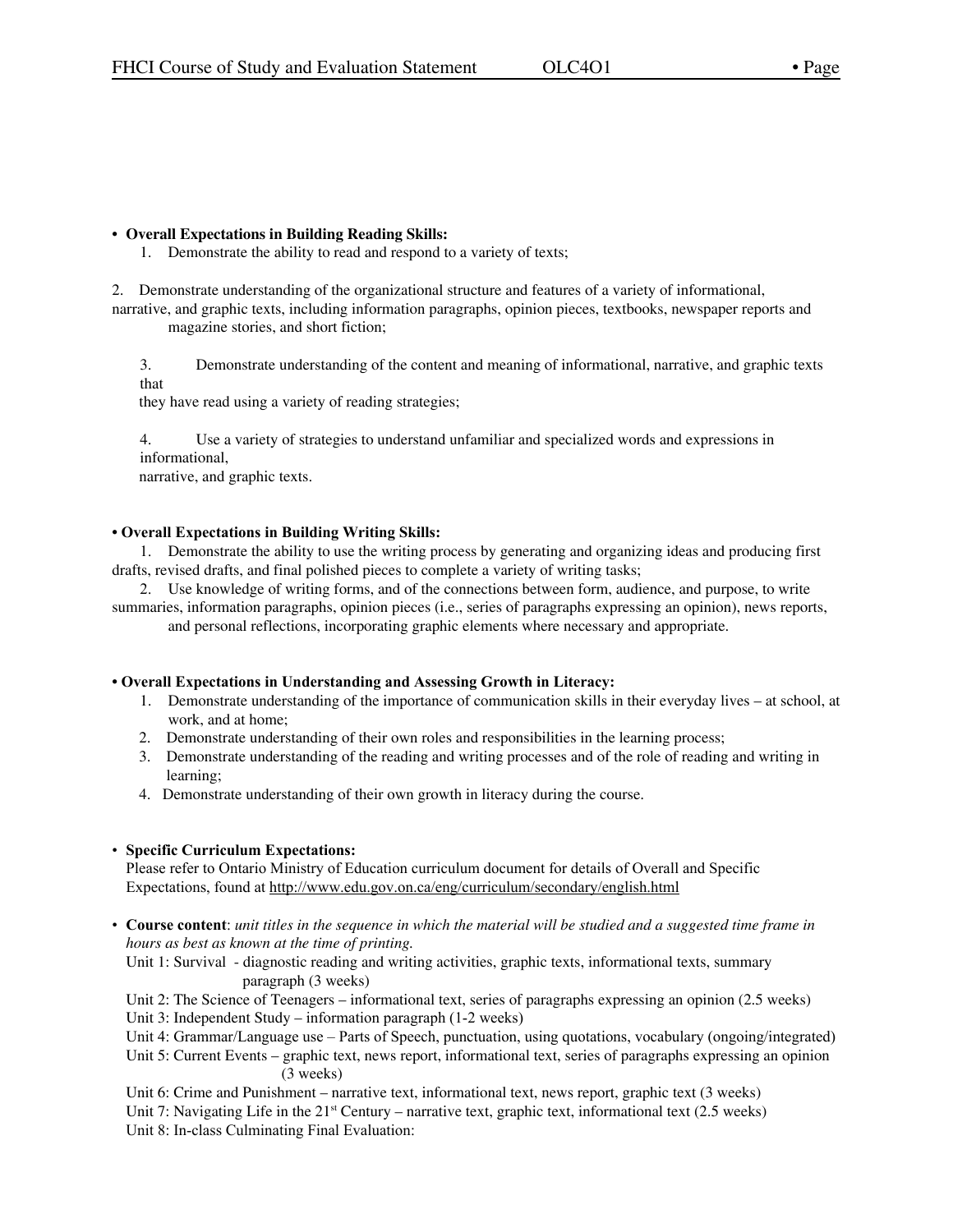# **3. Program Planning Considerations**

- *Individual Education Plan*: Accommodations to meet the needs of exceptional students as set out in their Individual Education Plan will be implemented within the classroom program. Additional assistance is available through the Special Education program.
- *The Role of Technology in the Curriculum.* Using information technology will assist students in the achievement of many of the expectations in the curriculum regarding research, written work, analysis of information, and visual presentations.
- *English As a Second Language (ESL)*: Appropriate accommodations in teaching, learning, and evaluation strategies will be made to help ESL students gain proficiency in English, since students taking ESL at the secondary level have limited time in which to develop this proficiency.
- *Career Education*: Expectations in the English program include many opportunities for students to apply their language skills to work-related situations, to explore educational and career options, and to become self-directed learners. Regardless of their post secondary destination, all students need to realize that literacy skills are employability skills.
- *Cooperative Education and Other Workplace Experiences:* The knowledge and skills students acquire in this course will assist them in their senior level cooperative-education and work-experience placements related to this course. General information about cooperative education courses can be found at <http://www.edu.gov.on.ca/eng/document/curricul/secondary/coop/cooped.pdf>

# **4. Learning Skills**

*Learning Skills* are skills and habits are essential to success in school and in the workplace. The Learning Skills evaluated are: Responsibility, Organization, Independent Work, Collaboration, Initiative and Self-regulation. Teachers report achievement on the six Learning Skills using letter symbols:  $E =$  Excellent,  $G =$  Good,  $S =$ Satisfactory,  $N =$  Needs Improvement.

Learning Skills clearly affect levels of achievement, but they are *not* part of the evaluation of achievement and are not included in the midterm mark or final course mark.

### **5. Academic Honesty: Cheating and Plagiarism**

Students are expected to submit only their own original work on evaluations. Plagiarism is the submission of the ideas or writings of another as if the were one's own. Cases of academic dishonesty (cheating and/or plagiarism) will be dealt with on a case-by-case basis, but each case will involve an investigation, communication with the student and his/her parent/guardian, and a mark of zero for the plagiarized work. Whether the student has an opportunity to demonstrate his/her learning in another assignment will be at the discretion of the teacher and/or Principal.

# **6. Teaching Strategies**

Teachers use a variety of teaching strategies to maximize student learning. The following teaching strategies will be used in this course:

- *Direct Instruction* is teacher-directed. This strategy includes methods such as lecture, didactic questioning, explicit teaching, practice and drill, and demonstrations.
- *Indirect Instruction* is mainly student-centered. Indirect Instruction includes inquiry, induction, problem solving, decision making, and discovery.
- *Interactive Instruction* relies heavily on discussion and sharing among participants. Interactive instruction may include total class discussions, small group discussions or projects, or student pairs or triads working on assignments together.
- *Experiential Learning* is inductive, learner centered, and activity oriented. In Experiential Learning, students participate in an activity; critically look back on the activity to clarify learning and feelings; draw useful insights from such analysis; and/or put learning to work in new situations..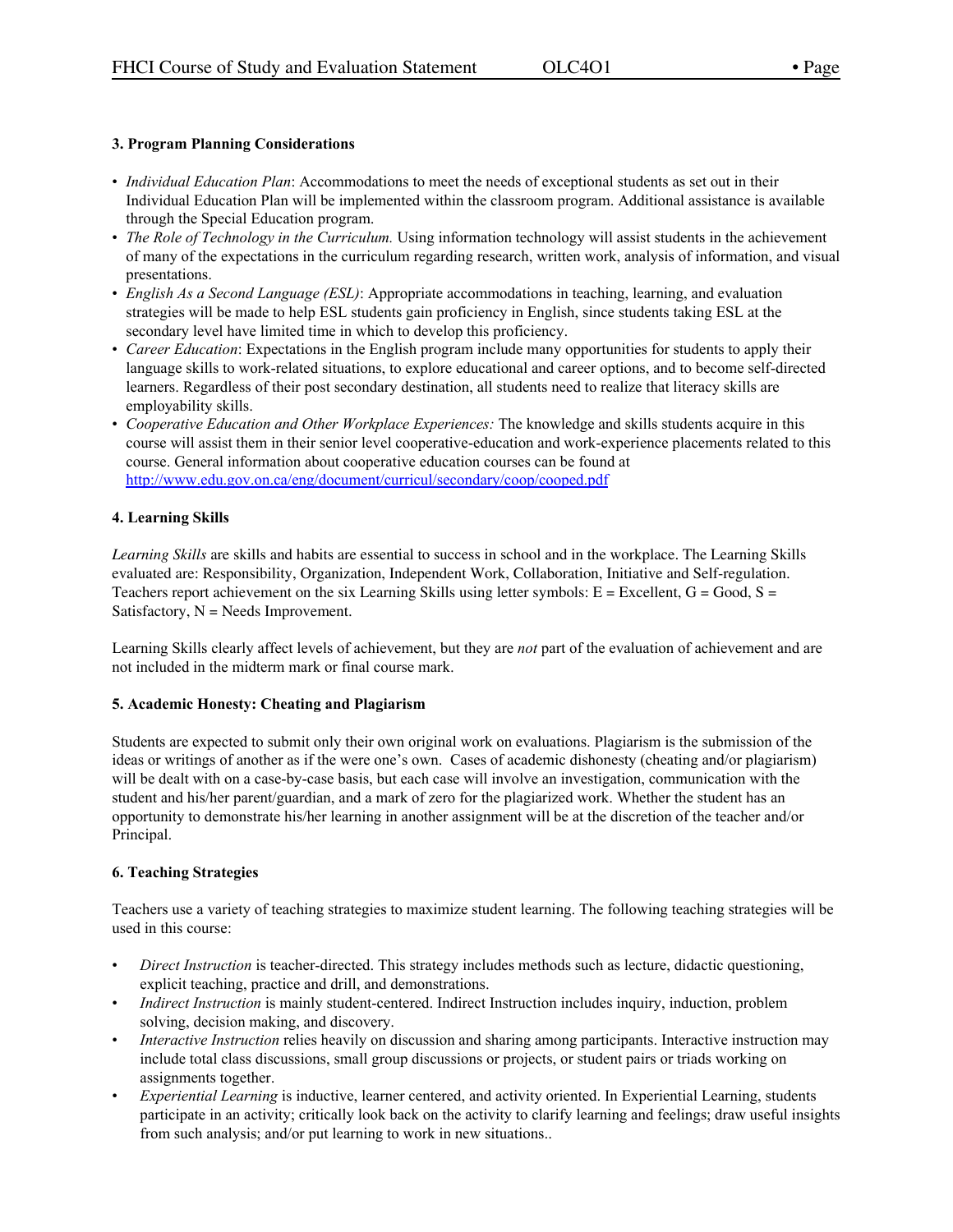• *Independent Study* refers to the range of instructional methods, which are purposefully provided to foster the development of individual student initiative, self-reliance, and self-improvement. The focus is on planned independent study by students under the guidance or supervision of a classroom teacher.

### **7. Assessment and Evaluation Strategies**

Assessment and Evaluation of Student Achievement:

The primary purpose of assessment and evaluation is to improve student learning. Assessment is the process of gathering information from assignments, demonstrations, projects, performances, and tests that accurately reflects how well a student is achieving the curriculum expectations in a course. As part of assessment, teachers provide students with feedback that guides their efforts towards improvement.

Evaluation refers to the process of judging the quality of student work on the basis of established criteria, and assigning a value to represent that quality. In Ontario secondary schools, the value assigned will be in the form of a percentage grade.

- In this course, the following evaluation strategies will be used:
	- **Writing strategies include**: summaries, information paragraphs, series of paragraphs expressing an opinion, news reports.
	- **Reading strategies include**: narrative texts, graphic texts, informational texts, inferencing
	- **Understanding and Assessing Growth in Literacy strategies include**: portfolio, conferencing

### **8. Achievement Chart**

The achievement chart provides a standard, province-wide method for teachers to use in assessing and evaluating their students' achievement. Students are evaluated according to the major categories or strands in each course. Ministry curriculum documents provide detailed description of student achievement levels.

In this course, the following three strands will form the basis of reporting, according to the weightings shown:

| <b>Building Reading Skills</b> | <b>Building Writing Skills</b> | Understanding and Assessing Growth<br>in Literacy |
|--------------------------------|--------------------------------|---------------------------------------------------|
| 32%                            | 32%                            | 6%                                                |

### **9. 70% Mark on Course Work**

• Students need to demonstrate achievement of all the overall expectations of the course. 70% of the final mark in the course will be based on work done prior to the culminating activities. Evaluations that are late, missing, and/or incomplete will affect a student's 70% grade. See FHCI Evaluation Policy as printed in the Student Agenda Book for information about late, missed, and/or incomplete assignments.

### **10. 30% Grade Based on Course Culminating Activities**

- All students must take part in the culminating activities for each course at every grade and level of study. The steps to follow when a student is absent from one or more culminating activities are included in the FHCI evaluation policy as printed in the Student Agenda Book.
- Culminating activities that occur in class are held within the last three weeks of classes. Culminating activities that are formal examinations occur within the last nine days of the semester.

**Approximate Date Type of Culminating Activity Percentage of Final Grade** January 13th - 17th **Research Project** 30%